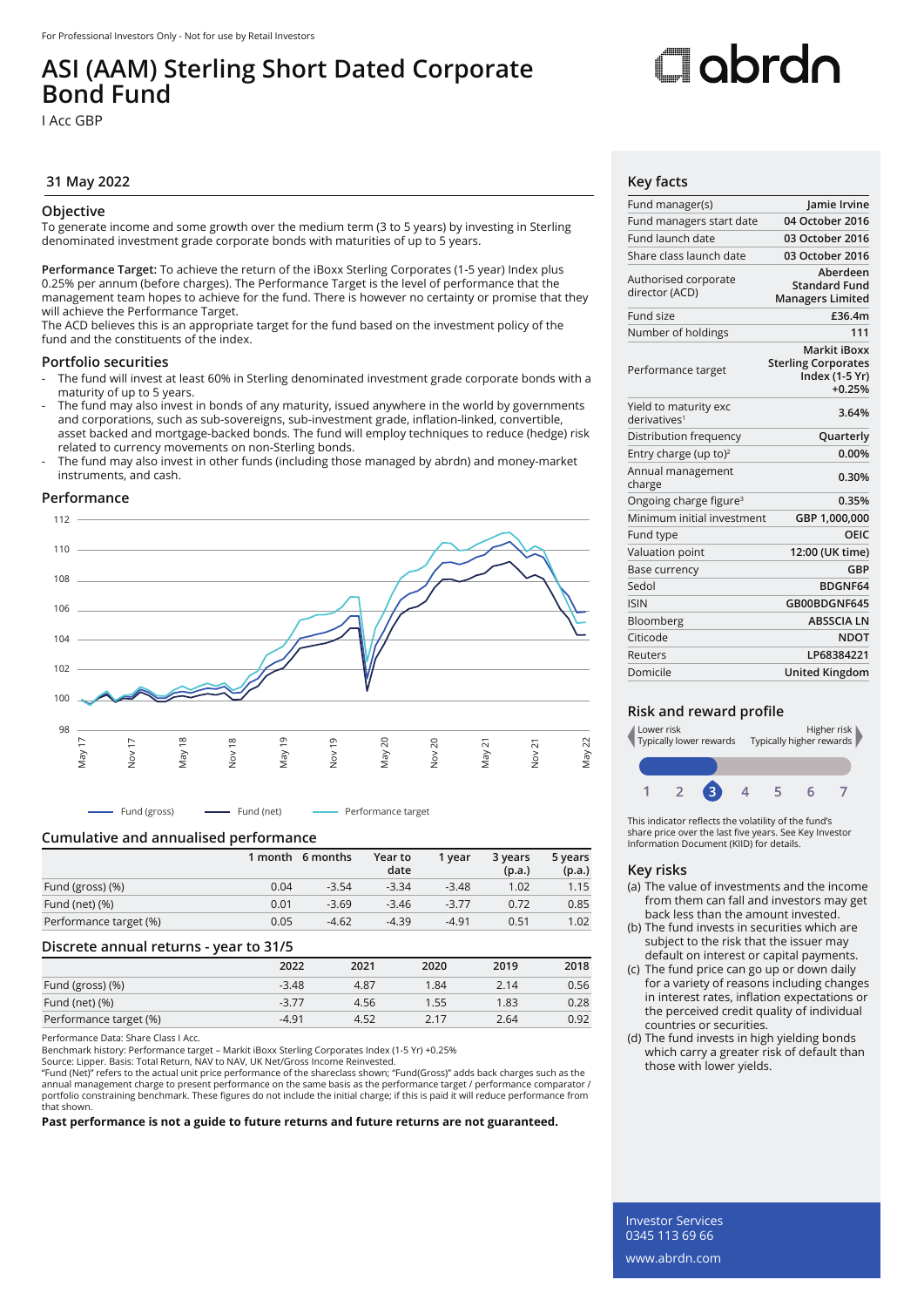#### **Management process**

- The management team use their discretion (active management) to identify bonds and derivatives after analysing companies prospects and creditworthiness alongside global economic and market conditions.
- In seeking to achieve the Performance Target, the iBoxx Sterling Corporates (1-5 year) Index is used as a reference point for portfolio construction and as a basis for setting risk constraints. The expected variation ("tracking error") between the returns of the fund and the index is not ordinarily expected to exceed 1.5%. Due to the fund's risk constraints the intention is that the fund's performance will not deviate significantly from that of the index over the long term.
- Please Note: The fund's ability to buy and sell bonds and the associated costs can be affected during periods of market stress which could include periods where interest rates move sharply.

#### **Top Ten Holdings**

#### **Sector (%)**

Financials 53.1 Utilities 12.3 Consumer Discretionary 7.6 Industrials 5.6 Real Estate 3.8 Consumer Staples 3.6 ■ Energy 3.6 ■ Government 3.4 Other 5.9 Cash 1.0

| Zurich Finance 6.625% 2049         | 2.6  |
|------------------------------------|------|
| Barclays Bank 9% Perp              | 2.6  |
| UK (Govt of) 1.25% 2027            | 1.9  |
| Pension Insurance 6.5% 2024        | 1.8  |
| Aviva 6.125% 2026                  | 1.8  |
| Heathrow Funding 5.225% 2025       | 1.7  |
| Lloyds Banking Group 1.875% 2026   | 1.7  |
| Deutsche Bank Ag 3.4% 2026         | 1.6  |
| UK (Govt of) 0.125% 2026           | 1.6  |
| Canadian Natl Resources 2.95% 2023 | 1.6  |
| Assets in top ten holdings         | 18.9 |

### **Country (%)**

| Country (%)              |                    | Credit rating (%) |                    |  |
|--------------------------|--------------------|-------------------|--------------------|--|
| United Kingdom           | 53.1               | AAA               | 5.2                |  |
| United States of America | 11.6               |                   |                    |  |
| Germany                  | 8.4                | AA                | $5.3 \blacksquare$ |  |
| France                   | $5.3 \blacksquare$ |                   |                    |  |
| Switzerland              | $4.5 \blacksquare$ | A                 | 18.3               |  |
| Australia                | $3.1 \blacksquare$ | <b>BBB</b>        | 66.6               |  |
| Spain                    | 2.9                |                   |                    |  |
| Canada                   | 2.9                | <b>BB</b>         | 3.9                |  |
| Other                    | 7.1                |                   |                    |  |
| Cash                     | 1.01               | N/R               | 0.71               |  |

Source : abrdn 31/05/2022

Figures may not always sum to 100 due to rounding.

#### (e) The fund invests in mortgage and assetbacked securities (which may include collateralised loan, debt or mortgage obligations (respectively CLOs, CDOs or CMOs)). These are subject to prepayment and extension risk and additional liquidity and default risk compared to other credit securities.

- (f) Convertible securities are investments that can be changed into another form upon certain triggers. As such, they can exhibit credit, equity and fixed interest risk. Contingent convertible securities (CoCos) are similar to convertible securities but have additional triggers which mean that they are more vulnerable to losses and volatile price movements and hence become less liquid.
- (g) The use of derivatives carries the risk of reduced liquidity, substantial loss and increased volatility in adverse market conditions, such as a failure amongst market participants. The use of derivatives may result in the fund being leveraged (where market exposure and thus the potential for loss by the fund exceeds the amount it has invested) and in these market conditions the effect of leverage will be to magnify losses.

#### **Risk stats**

| 3.04<br>3.37 |
|--------------|
|              |
|              |
| 1.08         |
| 0.99         |
| 0.16         |
| 0.45         |
| 2.79         |
|              |

Source : abrdn. ^ Three year annualised.

#### **Derivative usage**

- The fund will make routine use of derivatives to reduce risk, reduce cost and/ or generate extra income or growth consistent with the risk profile of the fund (often referred to as "Efficient Portfolio Management").
- Derivatives include instruments used to manage expected changes in interest rates, inflation, currencies or creditworthiness of corporations or governments.